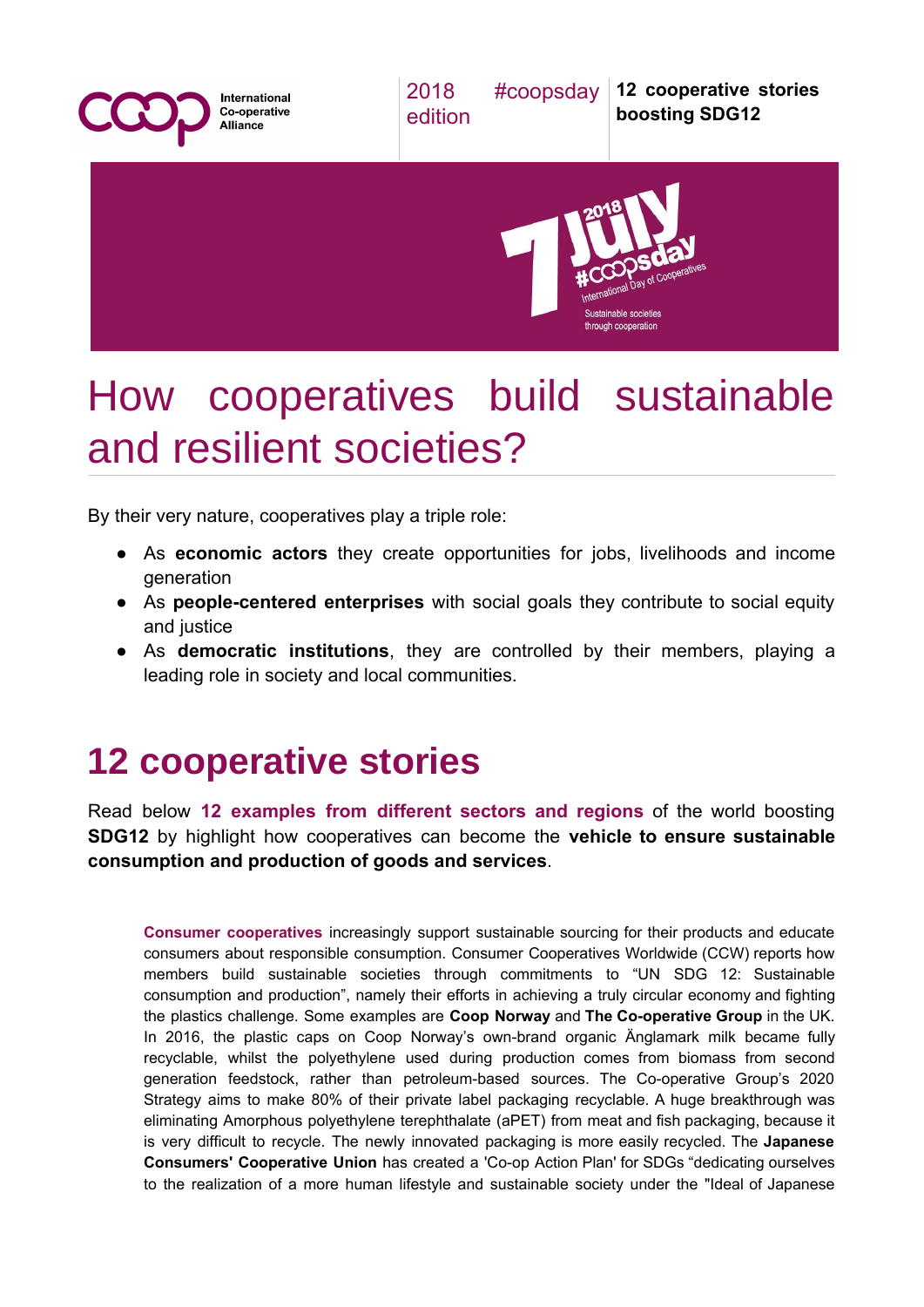

Consumer Co-ops Movement for the 21st Century". This was adopted at the JCCU Annual General Assembly in 1997. The SDGs which aim to leave no one behind are consistent with our philosophy".

**Housing cooperatives** help ensure safe and affordable dwellings. The **Housing [Cooperative](http://www.housinginternational.coop/news/) [Chamarel-les-Barges](http://www.housinginternational.coop/news/)**, in France is the story of a group of fifteen retirees that decided to live better together. In 2012, they created the cooperative as an intergenerational housing project to allow them to take their aging in hand, in continuity with their personal and professional beliefs: social commitment, associative life, culture and politics, teamwork and cooperation. Another example on how the movement is boosting social justice is the cooperative housing project **[Housing](http://fechimm.coop/en/women) cooperatives: Women's [representation,](http://fechimm.coop/en/women) Women's empowerment**, in Montreal, Canada. It has been launched to identify systemic barriers women face in cooperative housing and provide tools and resources to equip women in order to take on leadership roles.

**Agricultural cooperatives** work to maintain the longevity of the land where they grow crops through sustainable farming practices. **COOCENKI** cooperative brings together small scale farmers working in North Kivu province-DR Congo. With current membership of 285 young farmers, they saw it as an opportunity for business development and future prospects. The members came together to help with production and consumption. Those rearing livestock receive feed produced by the farmers who in turn receive manure for their farms making it easier for them to access organic matter for soil fertilization. This is creating a solution to the problem of accessing quality agricultural products, a big challenge for farmers in the DRC. **Indian Farmers Fertiliser Cooperative Limited (IFFCO)** is one of India's biggest cooperative societies which is wholly owned by Indian cooperatives. Founded in 1967 with just 57 cooperatives, they are today an amalgamation of over 36,000 cooperatives with diversified business interests, ranging from general insurance to rural telecoms, in addition to their core business of manufacturing and selling fertilisers. They have pledged to implement reforestation projects on waste lands in 29,419 hectares. They are committed to reducing energy consumption and undertake alternative and renewable energy initiatives, and to achieve self-sufficiency in food production by making high quality fertilisers available to farmers.

**Cooperative banks** contribute to stability owing to their proximity to their clients. They provide access to finance at a local level, and are widespread, even in remote areas. El Salvador's only insurance cooperative, **[Seguros](https://www.icmif.org/news/seguros-futuro-launches-new-parametric-microinsurance-product-el-salvador) Futuro**, has launched an insurance product that will protect clients from catastrophic events. Agriculture and the small business sector is critical to many South America economies and is exceedingly susceptible to weather-related events. This new product will cover business interruption losses from excessive rainfall, severe drought and earthquakes.